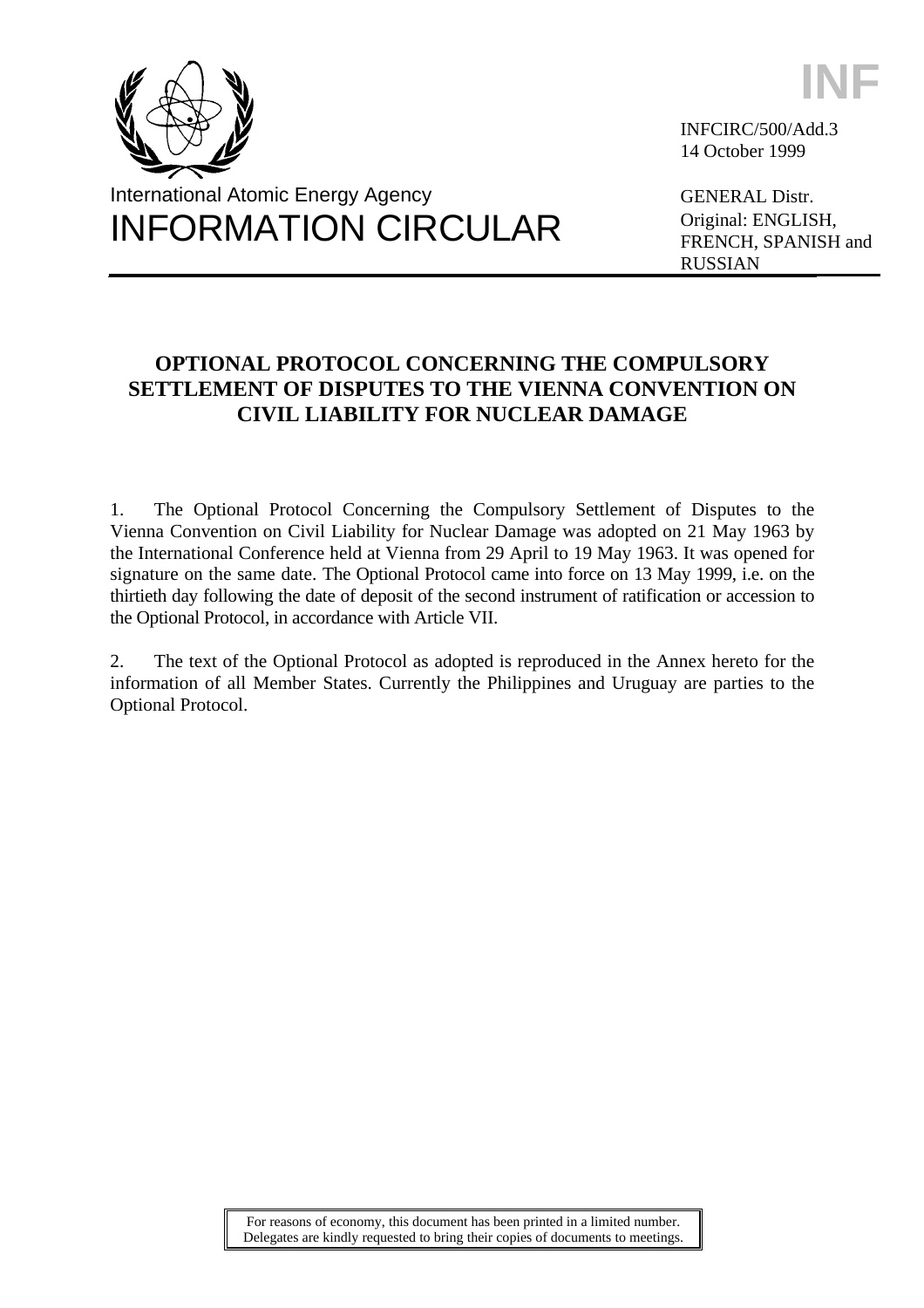### **OPTIONAL PROTOCOL CONCERNING THE COMPULSORY SETTLEMENT OF DISPUTES**

 The States Parties to the present Protocol and to the Vienna Convention on Civil Liability for Nuclear Damage hereinafter referred to as "the Convention", adopted by the International Conference held at Vienna from 29 April to 19 May 1963,

 EXPRESSING THEIR WISH to resort in all matters concerning them in respect of any dispute arising out of the interpretation or application of the Convention to the compulsory jurisdiction of the International Court of Justice, unless some other form of settlement has been agreed upon by the parties within a reasonable period,

HAVE AGREED as follows -

### **ARTICLE I**

 Disputes arising out of the interpretation or application of the Convention shall lie within the compulsory jurisdiction of the International Court of Justice and may accordingly be brought before the Court by an application made by any party to a dispute being a Party to the present Protocol.

### ARTICLE II

 The parties to a dispute may agree, within a period of two months after one party has notified its opinion to the other that a dispute exists, to resort not to the International Court of Justice but to an arbitral tribunal. After the expiry of the said period, either party may bring the dispute before the Court by an application.

### **ARTICLE III**

1. Within the same period of two months, the parties may agree to adopt a conciliation procedure before resorting to the International Court of Justice.

2. The concilation commission shall make its recommendations within five months after its appointment. If its recommendations are not accepted by the parties to the dispute within two months after they have been delivered, either party may bring the dispute before the Court by an application.

### ARTICLE IV

 The present Protocol shall be open for signature by all States which may become Parties to the Convention.

## ARTICLE V

 The present Protocol is subject to ratification. The instruments of ratification shall be deposited with the Director General of the International Atomic Energy Agency.